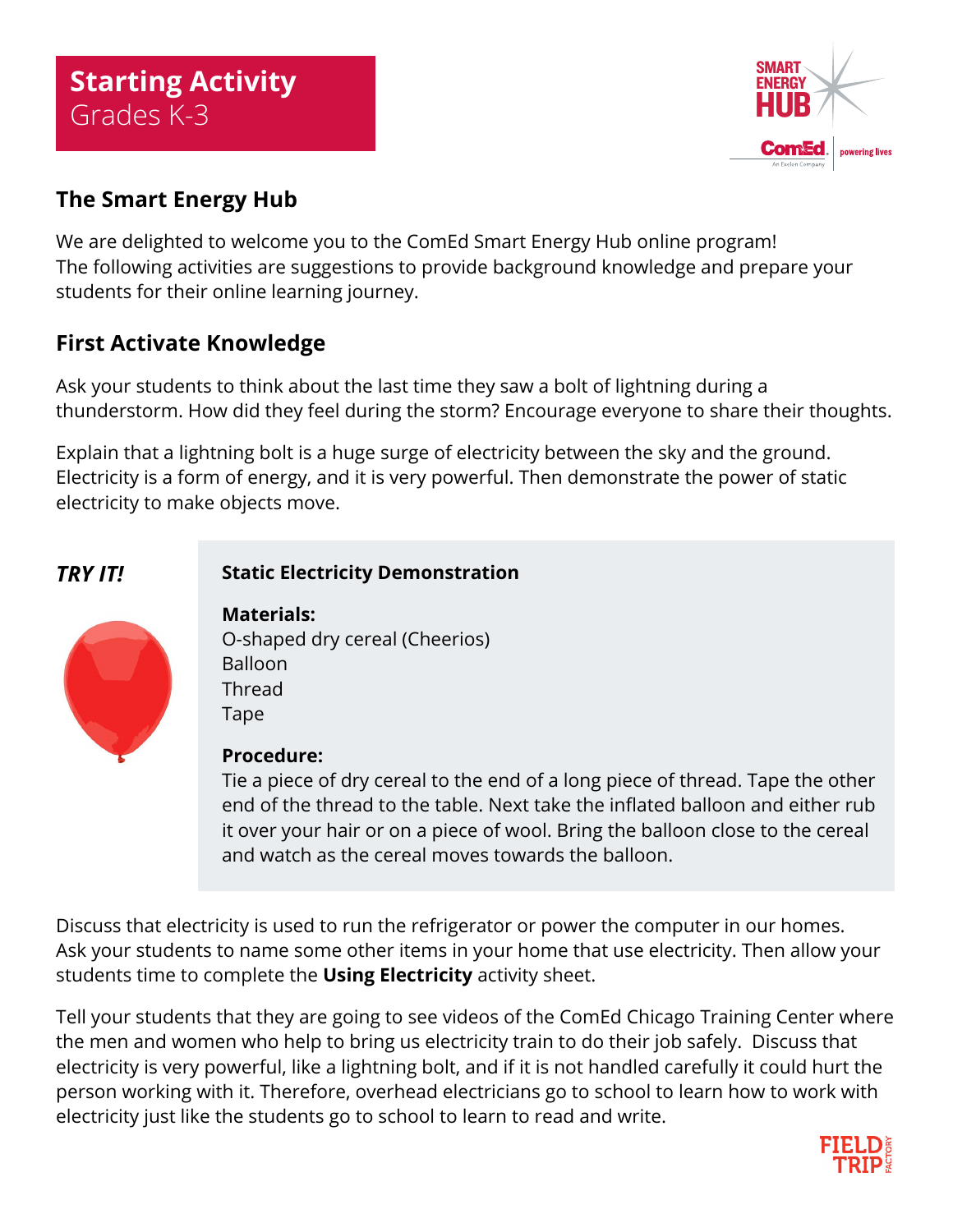

Introduce vocabulary that students will hear while watching the videos by discussing each word below.

**Energy** is the ability to do work. You use energy when you play, use a computer, or cook food.

**Electricity** is a form of energy used to power things like televisions, light bulbs, and computers.

A **meter** measures the amount of electricity we use and when the electricity was used.

**Power lines** are wires that carry electricity from the power plant to homes and businesses. They can be in the ground or held up over our heads by poles.

An **overhead electrician** is someone who sets up or fixes power lines.